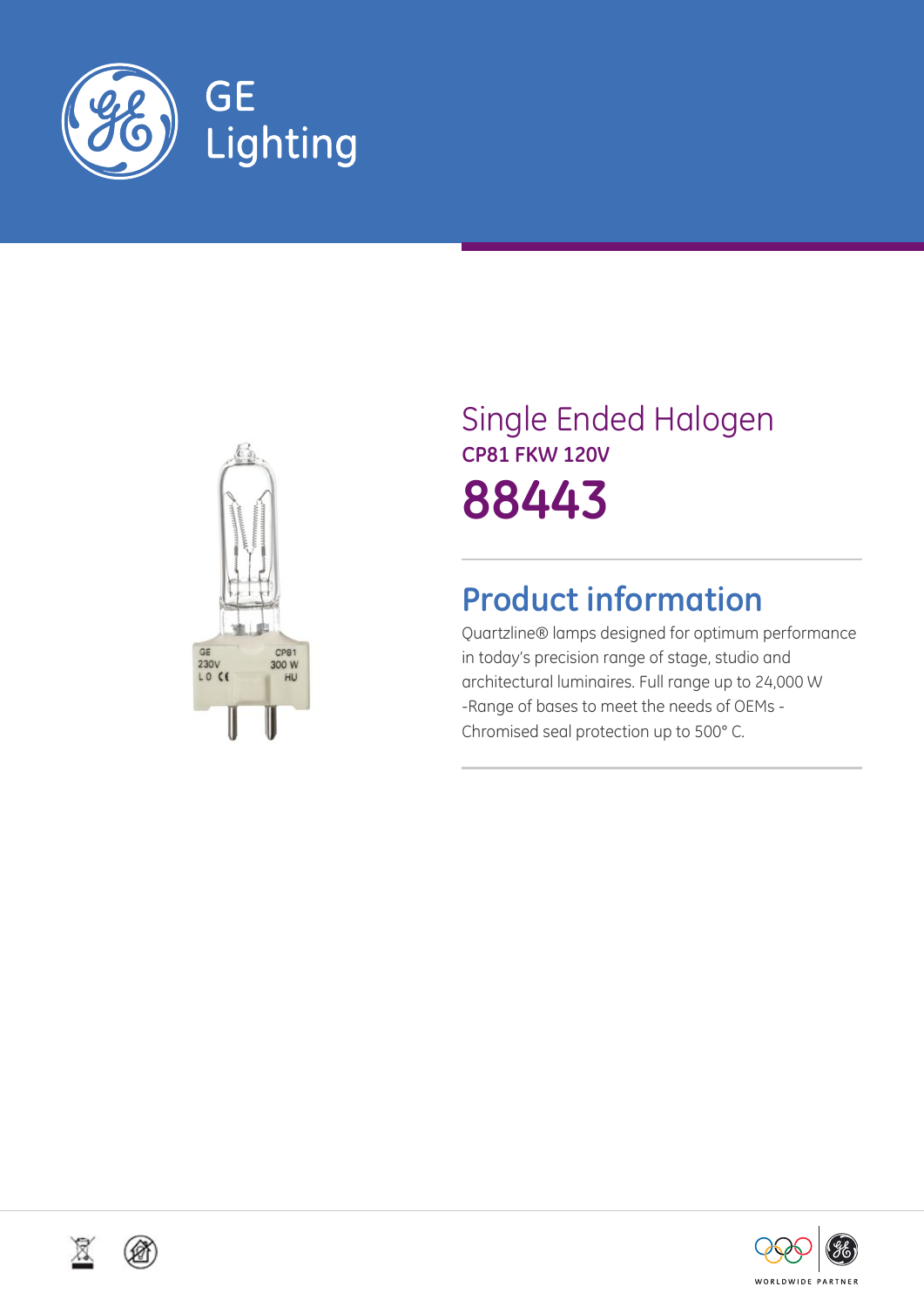

## **Product data**

| Cap/Base                      | GY9.5                 |
|-------------------------------|-----------------------|
| <b>Bulb Shape</b>             | Tubular               |
| <b>Bulb Diameter [mm]</b>     | 25                    |
| Maximum Overall Length [mm]   | 90                    |
| Light Center Length [mm]      | 46                    |
| Net weight per piece [g]      | 16                    |
| Gross weight per piece [g]    | 30                    |
| <b>Brand</b>                  | General Electric (GE) |
| Energy efficiency class (EEC) |                       |

### **Performance data**

| Colour Rendering Index (CRI) [Ra]               | 100    |
|-------------------------------------------------|--------|
| Nominal correlated colour temperature (CCT) [K] | 3200   |
| Nominal lumens [lm]                             | 6900   |
| Rated Life [h]                                  | 50     |
| Nominal power [W]                               | 300    |
| Weighted energy consumption [kWh/1000h]         | 322.92 |
| Nominal lamp voltage [V]                        | 120    |

## **Electrical data**

| Coil type               | $C - 7A$ |
|-------------------------|----------|
| Dimming Capability      | Yes      |
| <b>Ballast Required</b> | Yes      |